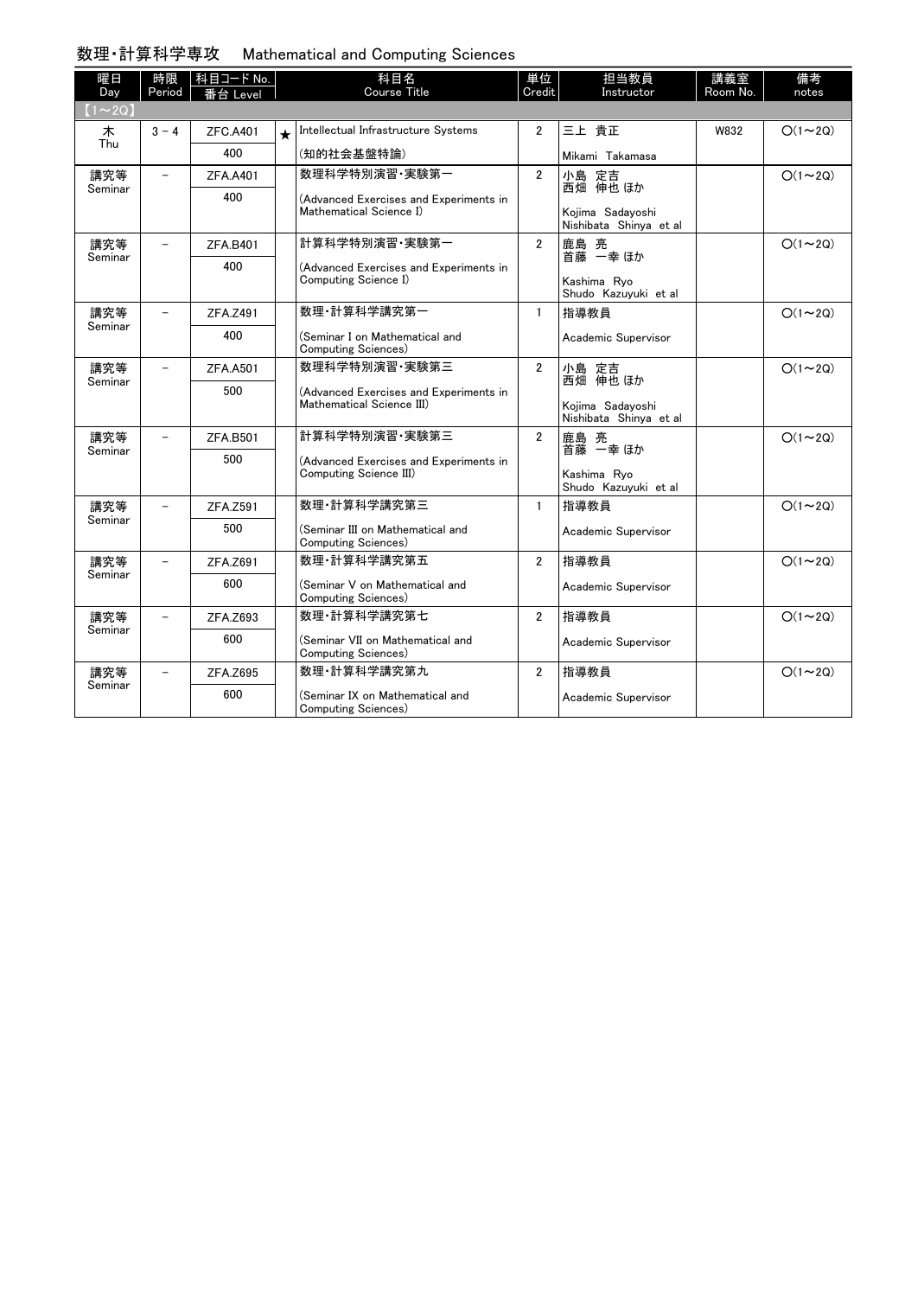## 計算工学専攻 Computer Science

| 曜日<br>Day      | 時限<br>Period             | 科目コード No.<br>番台 Level |         | 科目名<br><b>Course Title</b>                     | 単位<br>Credit   | 担当教員<br>Instructor  | 講義室<br>Room No. | 備考<br>notes   |
|----------------|--------------------------|-----------------------|---------|------------------------------------------------|----------------|---------------------|-----------------|---------------|
| $(1 \sim 2Q)$  |                          |                       |         |                                                |                |                     |                 |               |
| 木<br>Thu       | $3 - 4$                  | ZFC.A401              | $\star$ | Intellectual Infrastructure Systems            | $\overline{2}$ | 三上 貴正               | W832            | $O(1\sim 2Q)$ |
|                |                          | 400                   |         | (知的社会基盤特論)                                     |                | Mikami Takamasa     |                 |               |
| 講究等<br>Seminar |                          | ZFB.U481              |         | 計算工学特別実験第一                                     | $\overline{2}$ | 各教員                 |                 | $O(1\sim 2Q)$ |
|                |                          | 400                   |         | (Special Experiments I on Computer<br>Science) |                | Academic Supervisor |                 |               |
| 講究等<br>Seminar |                          | ZFB.Z491              |         | 計算工学講究第一                                       | 1              | 指導教員                |                 | $O(1\sim 2Q)$ |
|                |                          | 400                   |         | (Seminar I on Computer Science)                |                | Academic Supervisor |                 |               |
| 講究等<br>Seminar |                          | ZFB.Z591              |         | 計算工学講究第三                                       | 1              | 指導教員                |                 | $O(1\sim 2Q)$ |
|                |                          | 500                   |         | (Seminar III on Computer Science)              |                | Academic Supervisor |                 |               |
| 講究等<br>Seminar | $\overline{\phantom{0}}$ | ZFB.Z691              |         | 計算工学講究第五                                       | $\overline{2}$ | 指導教員                |                 | $O(1\sim 2Q)$ |
|                |                          | 600                   |         | (Seminar V on Computer Science)                |                | Academic Supervisor |                 |               |
| 講究等<br>Seminar |                          | ZFB.Z693              |         | 計算工学講究第七                                       | $\overline{2}$ | 指導教員                |                 | $O(1\sim 2Q)$ |
|                |                          | 600                   |         | (Seminar VII on Computer Science)              |                | Academic Supervisor |                 |               |
| 講究等<br>Seminar |                          | ZFB.Z695              |         | 計算工学講究第九                                       | $\overline{2}$ | 指導教員                |                 | $O(1\sim 2Q)$ |
|                |                          | 600                   |         | (Seminar IX on Computer Science)               |                | Academic Supervisor |                 |               |